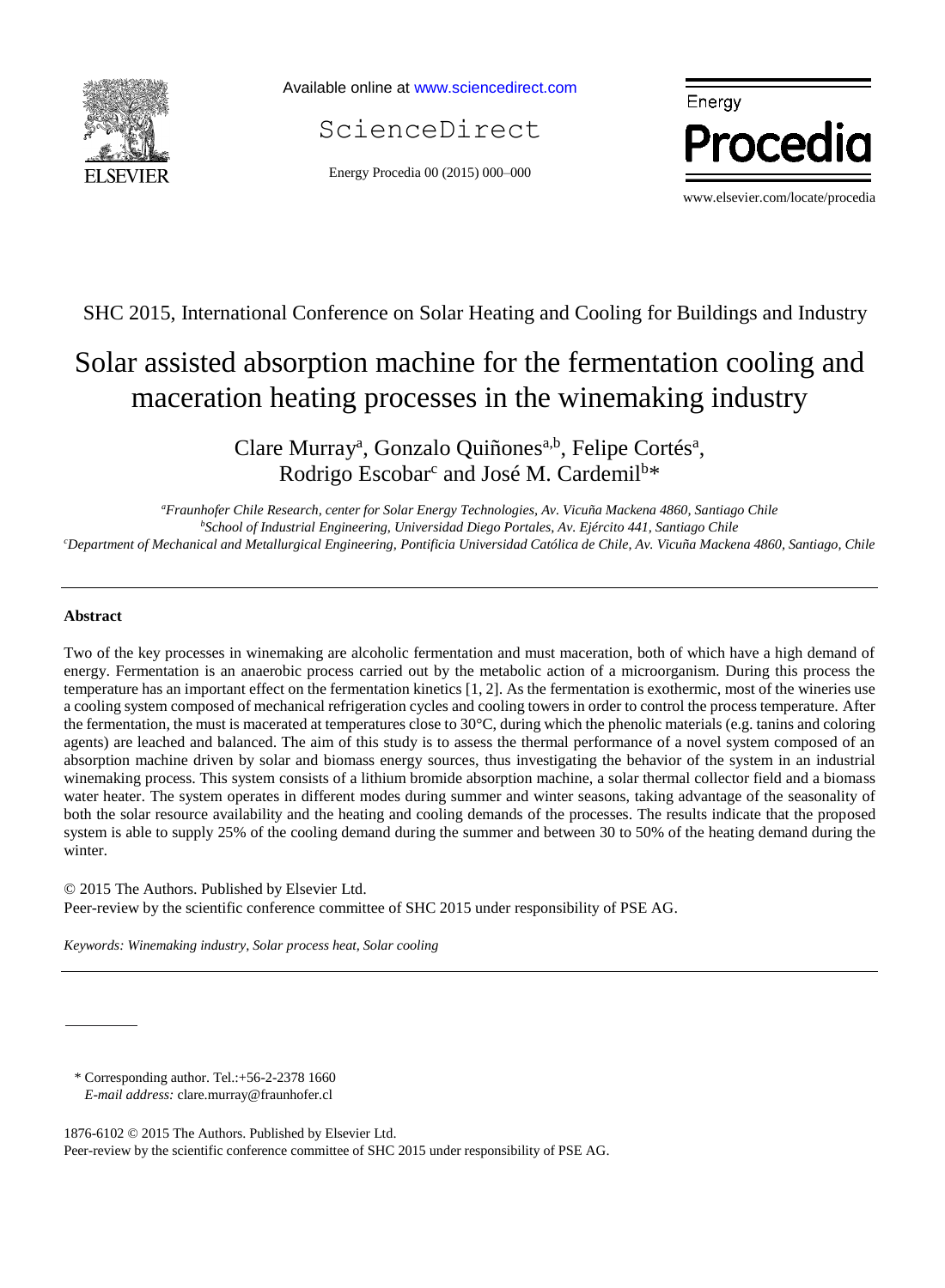| Nomenclature     |                                                  |
|------------------|--------------------------------------------------|
| E                | Total energy                                     |
| $\mathcal C$     | Purchase cost of an equipment                    |
| X                | Size of the equipment                            |
| $\alpha$         | Scaling exponent                                 |
| <b>Subscript</b> |                                                  |
| abs, chilled     | Chilled water stream from absorption chiller     |
| abs, cool        | Cool water stream from absorption chiller        |
| coll             | Solar field                                      |
| solar            | The sun                                          |
| supply           | Supplied by the system                           |
| supply, hot      | Supplied by the system of the absorption chiller |
| y, w             | Equipment item                                   |

# **1. Introduction**

Alcoholic fermentation is one of the key processes in winemaking. It is a metabolic process whereby yeast cells convert the sugar present in the grapes into ethanol, organic acids and  $CO<sub>2</sub>$ . The process occurs in the absence of oxygen, and the yeast cells are submitted to several stresses from different environmental factors, which can significantly affect the quality of the final product [3,4]. For instance, the operating conditions of physico-chemical factors such as the temperature in the vats, are controlled during the fermentation process [5]. The temperatures applied in the fermentation in winemaking varies typically from  $15^{\circ}$ C for white wines to more than  $25^{\circ}$ C for red wines [6]. The fermentation is an exothermic process, therefore the temperature of the wine increases, so in order to keep the temperature at the aforementioned values wineries commonly use a conventional refrigeration system during the summer. These systems allow the temperature level of the fermentation vats to be kept within a range that enables the metabolic action of the yeast.

After the fermentation process, the must is kept warm at around 30°C for several days in a process called maceration. In this process, most of the phenolic components are leached and balanced. Maceration commonly occurs during the winter, and so a heating system helps keep the vats at the required temperature. These water heaters are commonly driven by liquefied petroleum gas (LPG). Considering the heavy dependence of the Chilean electricity grid on fossil fuels, the use of electricity results in a significant carbon footprint for each bottle of wine [7]. In addition, as Chile has limited fossil resources, the use of LPG is associated with high operation costs. For similar reasons, several wineries in Europe have implemented absorption chillers in their production process, which allows the use of residual heat sources to drive the absorption machine and reduce the electricity consumption. This scheme has also been used in the sugarcane industry for the same purposes (controlling the temperature of the fermentation process) [8]. The aim of this study is to assess the performance of an integrated system for combined generation of heat and cooling for these processes, by harnessing the solar resource available in central Chile and the biomass self-generated by the vineyard. The annual global solar irradiation in the winemaking region of Chile is approximately 2000 kWh/m<sup>2</sup>, according to the measurements and estimations reported in literature [9]. This level of global irradiation allows for effective utilization of solar thermal technologies. Therefore, in this study, we present the results of simulations of the operation of an absorption chiller powered by a solar thermal collector field and a biomass boiler. A transient simulation were developed in TRNSYS software to assess the performance of the system, considering the actual meteorological data of a region in central Chile where several wineries are located. The area of the solar thermal collector field has been varied in a range between  $250$  and  $1000$  m<sup>2</sup> and these results have been compared to the base case of the existing infrastructure. The solar collector field consists of flat plate collectors, selected for their suitability in supplying heat within the required low temperature ranges.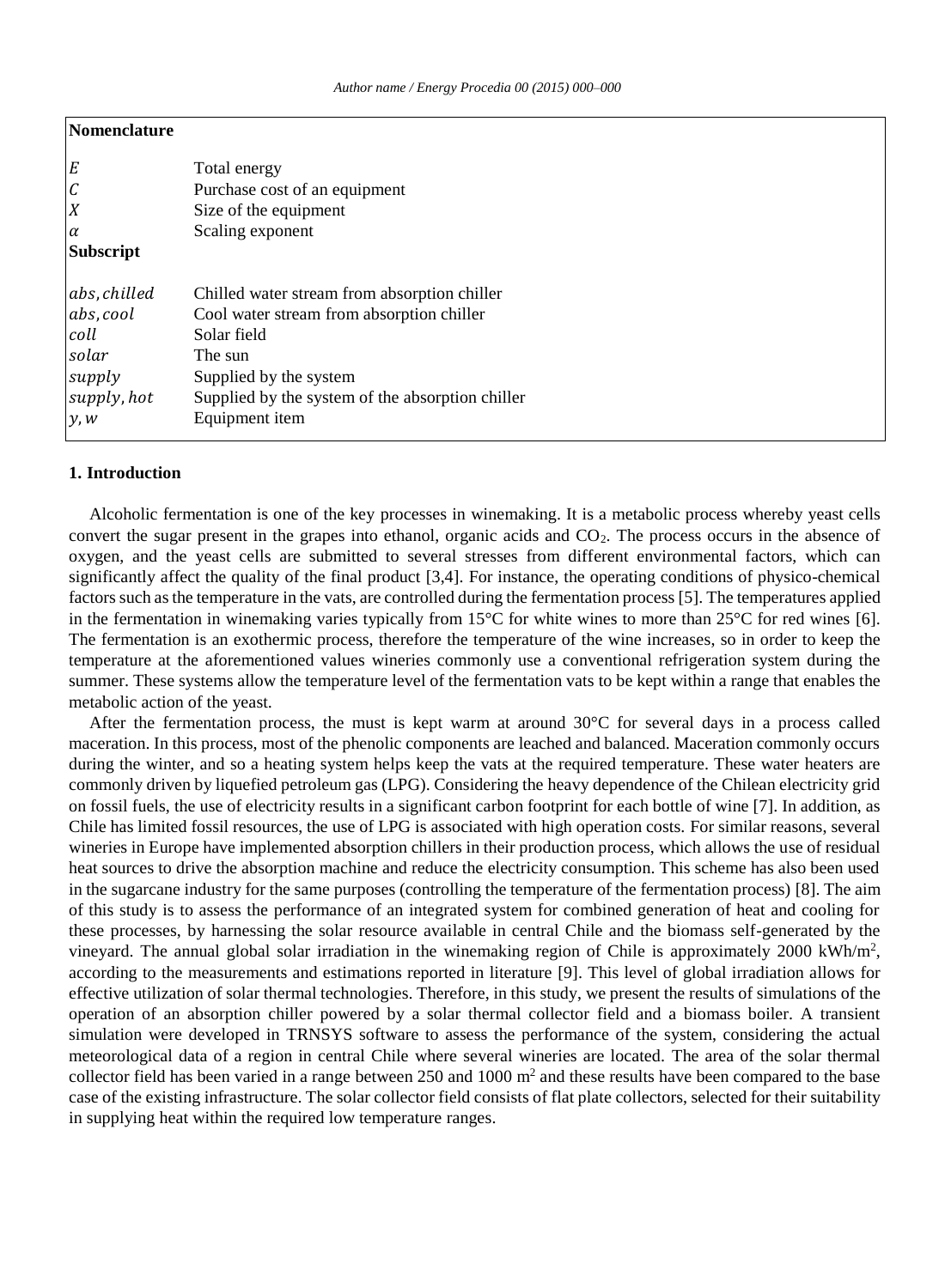# **2. System Description**

The system proposed was designed to supply 25% of the summer peak cooling demand corresponding to 880 kW. A Lithium-Bromide absorption machine is considered, coupled with a field of solar thermal collectors, where the area of the solar field is varied in order to evaluate the effect of the scale on system´s performance. The model includes a biomass burner, a cooling tower and a conventional refrigeration system to provide the remaining demand (considering the existing facilities generally present in the industry). The system includes three storage tanks to supply heat or cold to the vats according to the season and the stage of fermentation or maceration process.

The system was simulated in two different operation modes, according to the heating and cooling demands of the plant. In the summer mode shown in Fig. 1. Summer mode, the solar field and biomass burner directly supply the required thermal energy to drive the absorption machine, while the chilling effect is used for reducing the temperature of the water returning from the fermentation vats. The cooling water for the absorption chiller circulates in a cooling tower releasing the heat to the environment.



Fig. 1. Summer mode

The second operation mode shown in Fig. 2 corresponds to winter season, where the solar resource available is considerably reduced. The heat driving the absorption chiller comes from the high temperature tank, heated by the biomass water heater. During this operation mode, the maceration process requires heat at 30°C, which is provided by the cooling water stream from the absorption machine. In this configuration, the solar thermal collectors operate as a low temperature heat source in order to deliver heat to the chilled water stream. In addition, during the night time the hot water tank delivers heat directly into the medium temperature tank, in order to maintain the operation of the system.



Fig. 2. Winter Mode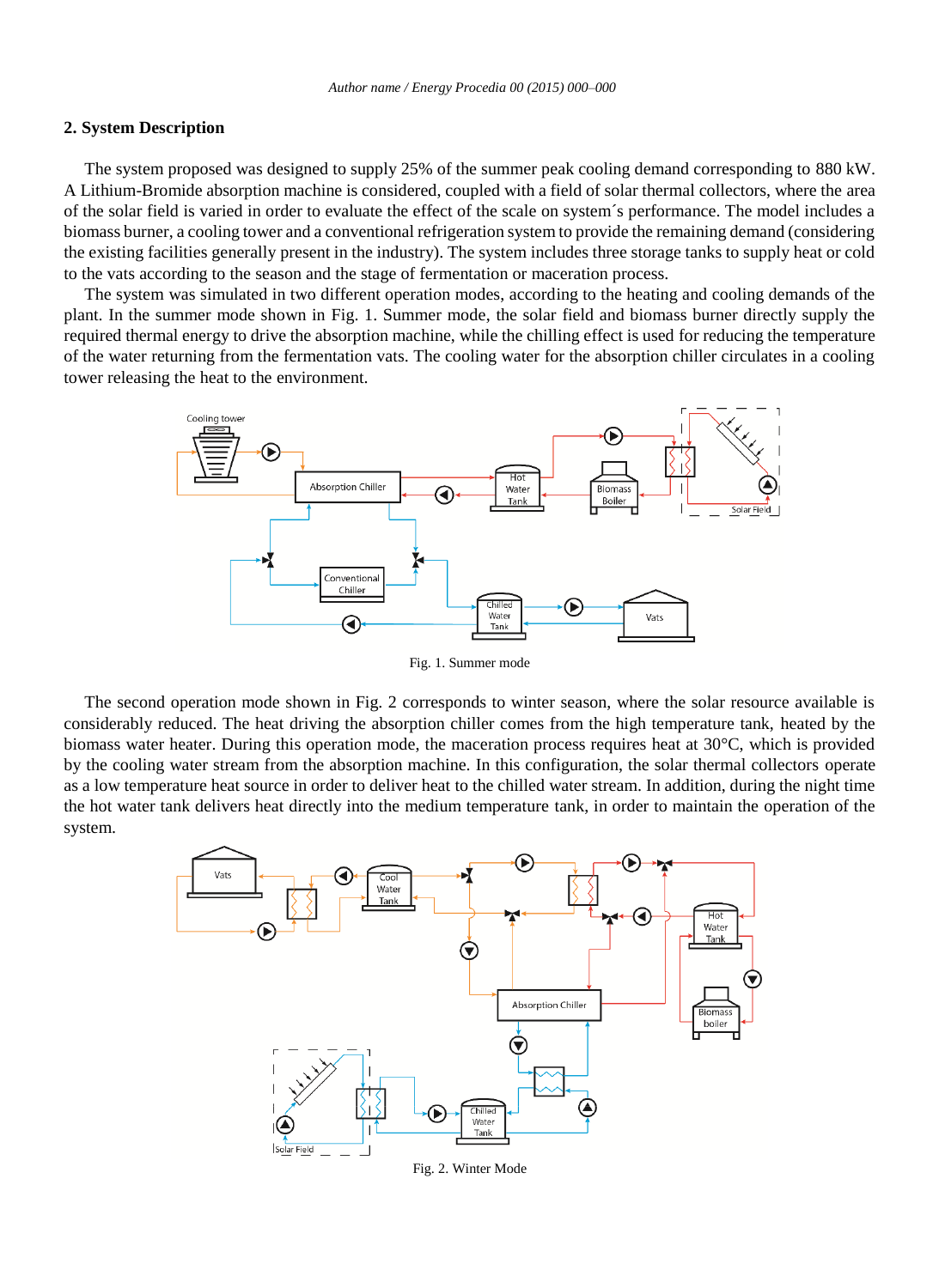# **3. Methodology**

The present study is based on a winery located in Curicó, Chile. The vineyard has been the focus of an energy audit process and a pilot plant based on a similar concept is present on site as detailed in [10]. The climate data has been taken from this site, and the TMY considered in the simulation was provided by GeoModel-Solar [11], where the year totals are 1791 kWh/m<sup>2</sup> for GHI and 1952 kWh/m<sup>2</sup> for DNI.

The simulations were carried out using TRNSYS a transient system simulation program [12] where the system was modelled using dedicated mathematical models and TRNSYS components (Type). The TRNSYS program is based on the methodology developed by the Solar Energy Laboratory at the University of Wisconsin-Madison [13]. In addition, the parametric analysis was programmed using a Python code [14], to call TRNSYS and assess the system performance with different collector areas.

This study presents an evaluation of the scaling up of the system proposed in [10]; the parametric analysis evaluates the performance of the system in both summer and winter for different collector areas. The economic analysis assesses the benefits in terms of energy and cost savings by the implementation of the proposed system compared to the base case.

# *3.1. Baseline Demand*

The baseline values for cooling during the summer and heating during winter have been determined from energy audits, and compared to theoretical values. The plant operation schedule varies from one year to other depending on the weather conditions. However, for sake of simplicity, the present study considered the following schedule

| Table 1. Baseline parameters from the winery. |        |                                |                       |                    |                      |  |
|-----------------------------------------------|--------|--------------------------------|-----------------------|--------------------|----------------------|--|
| Season                                        | Months | <b>Process</b>                 | Set Point Temperature | Hourly Heat Demand | Current devices used |  |
|                                               |        | Summer Sept – Apr Fermentation | $8^{\circ}C$          | $-200$ kWh         | Conventional Chiller |  |
| Winter                                        |        | $May - Aug$ Maceration         | 30°C.                 | 175 kWh            | <b>LPG</b> Boilers   |  |

The heating and cooling demand is 24 hours a day 7 days a week during the required months; however the use of the biomass boiler is limited to working hours at the wineries between 5am to 7pm daily.

# *3.2. Simulation Parameters*

The following inputs were used for the TRNSYS simulation. The inputs for the absorption chiller were based off the nominal values from technical data for the Thermax Vapour Absorption Chiller 5G 2A C and were used with the TRNSYS type 107 with the performance matrix obtained from the study in [10].The solar collectors are Bosch FCC-1S flat plate collectors. The cooling tower was modelled based on an evapco 559kW machine. The conventional chiller is an 800kW model manufactured by Carrier with a COP of 2.81. The storage tanks have volumes of 60, 20 and 30 m<sup>3</sup> for the hot, cool and chilled water tanks respectively.

The system was simulated over an entire year with a time step of 4 minutes.

# *3.3. Absorption chiller, solar utilization and solar fraction*

The performance of the system is evaluated in terms of different figures of merit, depending on the mode of operation, and the source being used.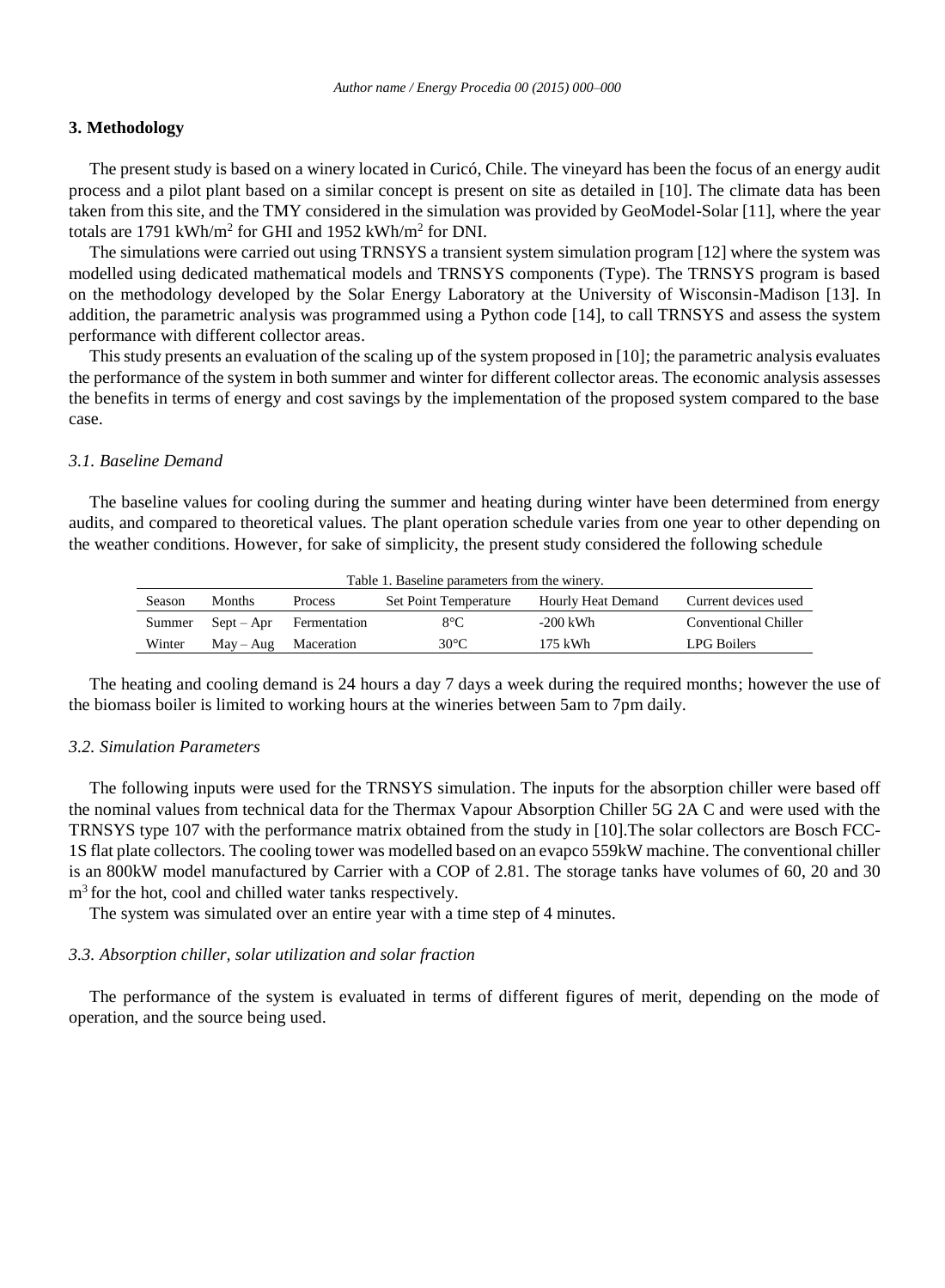#### *Author name / Energy Procedia 00 (2015) 000–000*

| $-11$                          |                                 |                                |
|--------------------------------|---------------------------------|--------------------------------|
|                                | Summer Mode                     | Winter Mode                    |
| Solar Fraction                 | $E_{coll}$<br>$E_{supply,hot}$  | -                              |
| Solar Utilization              | $\frac{E_{coll}}{E_{solar}}$    |                                |
| Absorption chiller utilization | $E_{abs,child}$<br>$E_{supply}$ | $E_{abs,cool}$<br>$E_{supply}$ |

Table 2. Equipment utilization and solar fraction.

In summer, the solar fraction represents the portion of solar energy provided to the hot stream of the absorption chiller, which is supplemented by heat from the biomass boiler. The absorption chiller utilization refers to the cooling provided by the absorption chiller as opposed to that from the conventional chiller. In winter, the absorption chiller runs only when there is heat provided from solar energy so the solar fraction can be represented by the absorption chiller utilization, compared to the heat provided from the biomass boiler. In both seasons the solar utilization refers to the collector output divided by the solar irradiation incident on the collectors.

#### *3.4. Economic analysis*

An economic analysis was carried out to determine the economic feasibility of the integration. The costs of electricity, LPG and the biomass boiler were determined from energy audits and from local data from an actual winery. The cost of the biomass was estimated to reflect the processing and storing of the self-produced biomass, and consequently has a very low cost when compared to the alternative pellet biomass available. The component costs such as the absorption chiller and solar field were obtained on the research developed by Zeiler [15].The cooling tower investment cost was obtained from the supplier EVAPCO. These prices were scaled up with the equation proposed by Bejan [16] as follows:

$$
C_Y = C_W \left(\frac{X_Y}{X_W}\right)^\alpha \tag{1}
$$

<span id="page-4-0"></span>The main economic parameters used in this research are shown in [Table 3.](#page-4-0)

| Table 3. Economic parameters |                   |  |  |
|------------------------------|-------------------|--|--|
| Parameters                   | Value             |  |  |
| <b>Biomass</b>               | $0.004$ \$/kWh    |  |  |
| Electricity                  | $0.062$ \$/kWh    |  |  |
| LPG.                         | $0.075$ \$/kWh    |  |  |
| <b>Absorption Chiller</b>    | \$222,000         |  |  |
| <b>Biomass Boiler</b>        | \$42,000          |  |  |
| Solar Field                  | $212 \text{ m}^2$ |  |  |
| Cooling Tower                | \$39,000          |  |  |

The conventional chiller is not included on the investment costs, as it is already part of the existing heating and cooling system.

#### **4. Analysis of Results**

The system has been analyzed considering a base case and four different collector areas for both the summer and winter configurations. These results have been used to determine the savings in electricity and fuel that are achievable annually. The following results show a breakdown of the energy use in summer and winter, and the consequent system performance over the year.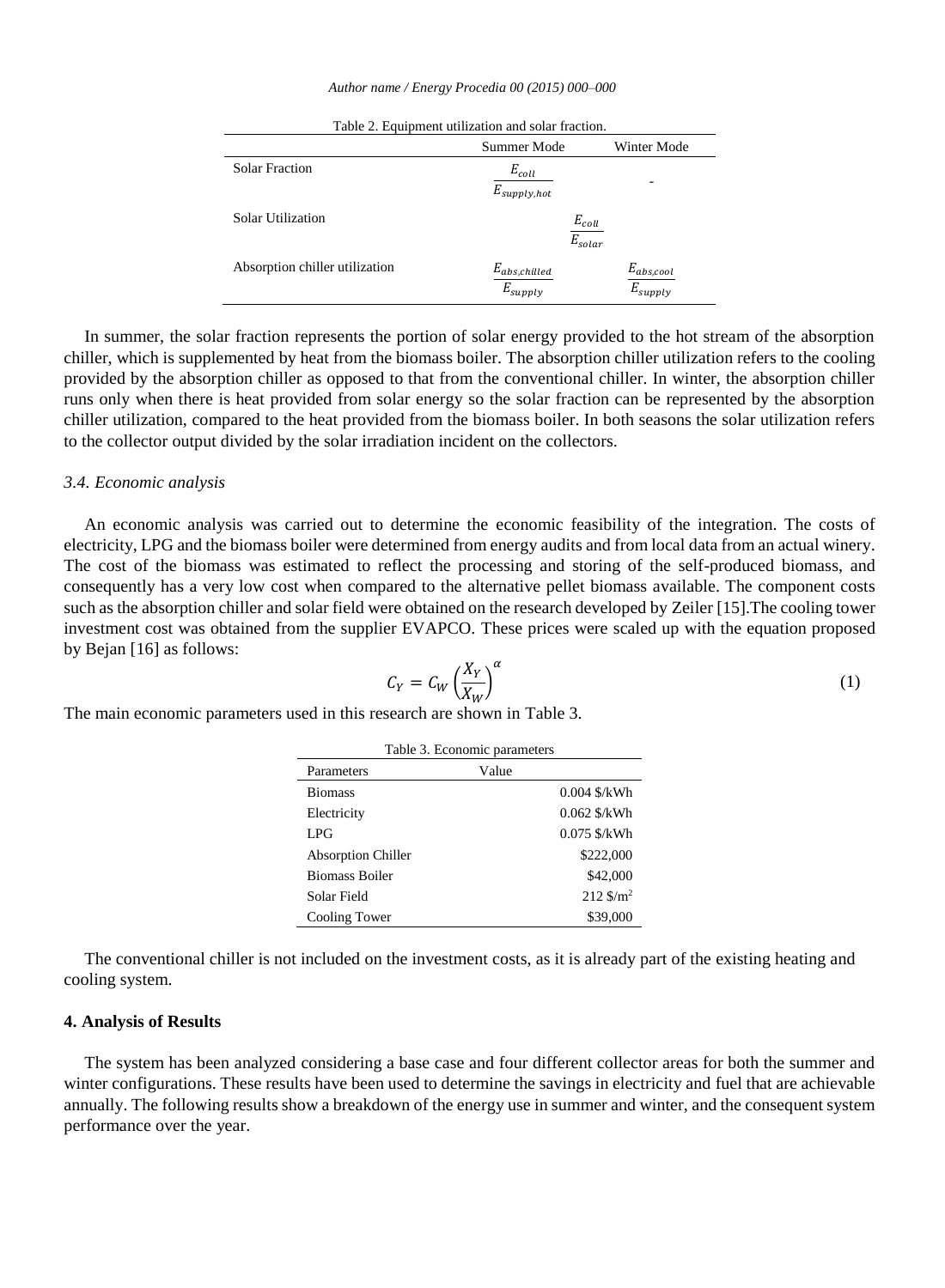#### *4.1. Summer Performance*

The incorporation of the absorption chiller during the summer, reduces the load on the conventional chiller, thus replacing a portion of the electricity consumption with solar and biomass energy. The solar energy heats the hot stream of the chiller, with the biomass boiler meeting the remaining demand. [Fig. 3](#page-5-0) shows the changes in energy use for the base case compared with the four different collector areas.



Fig. 3. Solar, biomass and electricity use in summer for the base case and different collector field areas

<span id="page-5-0"></span>The solar energy provided to the system shows a relatively linear increase with collector field area. This is reflected in the solar fraction, which represents the use of solar energy in supplying the hot water demand of the absorption chiller.

[Fig. 3](#page-5-0) additionally shows the increasing collector area increases the solar energy and reduces the dependence of the system on biomass. The reduction in biomass is not linear however, and begins to plateau for larger collector areas. This reflects the increased temperatures of the system and subsequent increase in losses.

The heat demand in the base case is independent of the cooling system. This demand reflects the losses from the hot water tank that is used for other heating purposes within the winery. These additional demands have not been incorporated in the simulation explicitly, however the LPG necessary to make up the losses from this tank have also been incorporated into the base case to provide a more realistic comparison case.

The reduction in electricity is not as significant as predicted, as the increase in system components particularly the pumps increase the auxiliary electricity demand. [Fig. 4](#page-5-1) shows that the auxiliary electricity use almost doubles when the absorption chiller and solar field are incorporated. The electricity consumption for differing solar fields remains relatively constant, with variation due only to the increased pumping requirement for the larger collector field.



<span id="page-5-1"></span>Fig. 4. Electricity Use in summer configuration.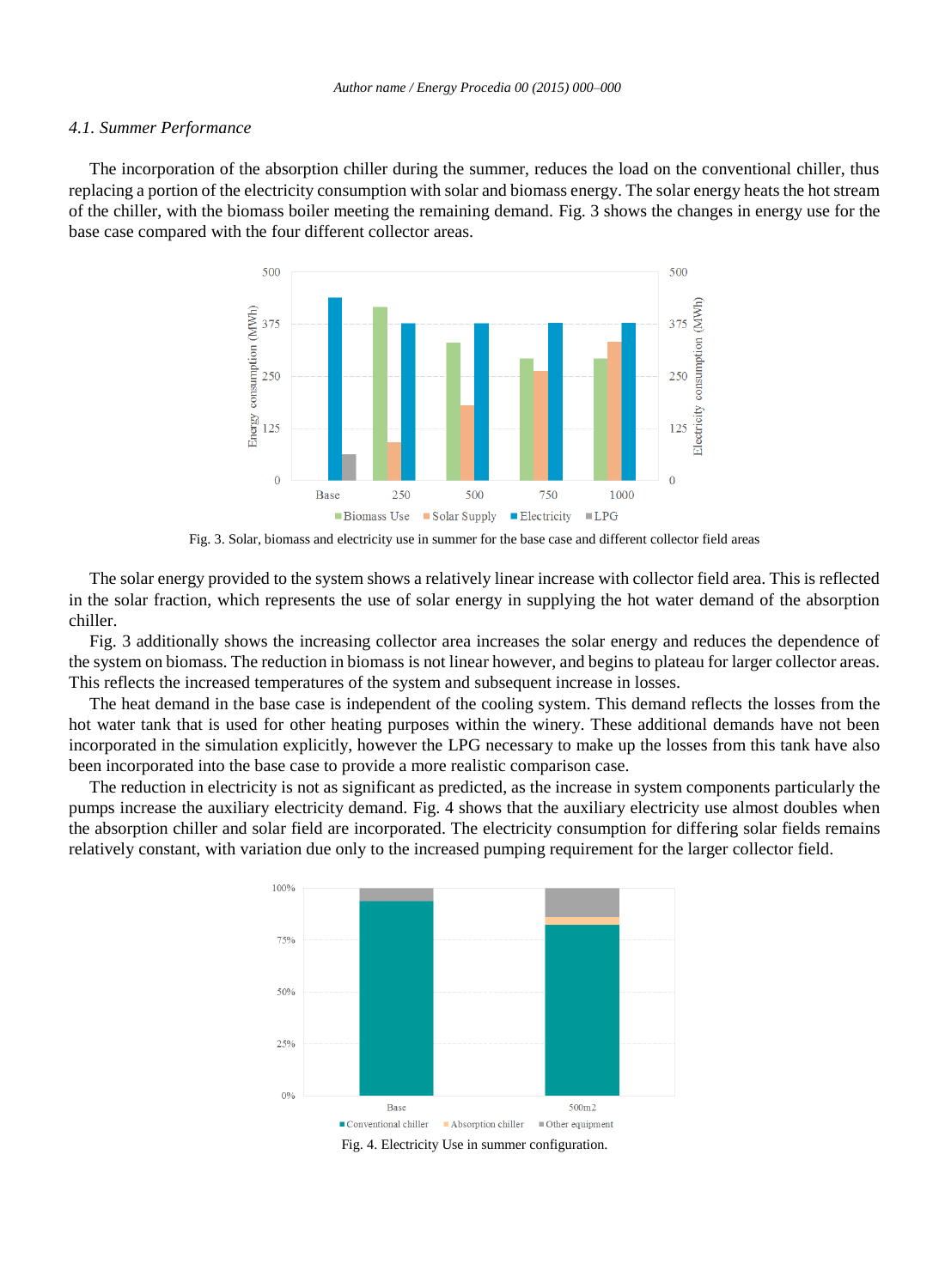Due to the high demand of biomass required in summer to supply the absorption chiller at the required temperature, two different options were considered for the use of the absorption chiller. The first was the use of the absorption chiller 24 hours a day, to provide 25% of the cooling demand via this means. The second was to use the absorption chiller only when the biomass boiler was in operation and supplemented by solar energy, during the working hours of the plant between 5am and 7pm, which reduces the utilization to 15% overall. This decision changes the demand for biomass and the solar fraction of the system significantly, as shown in [Fig.](#page-6-0) 5.



Fig. 5. Comparison of 15% and 25% usage of the absorption chiller.

<span id="page-6-0"></span>The decision for the operation of the chiller depends on the ratio of cost of biomass to the electricity price. As the biomass is available very cheaply, running the absorption chiller for longer hours is viable, and has been incorporated as the preferred operating condition.

#### *4.2. Winter Performance*

The absorption chiller is used in winter to provide heat to the maceration process replacing a portion of the heat generation from the LPG boiler. The cool stream from the absorption chiller is used as it matches well with the temperature required to heat the vats. The solar collectors are used to heat the chilled water of the absorption chiller. This becomes the primary controller for the absorption chiller, which will only run when the temperature difference in the chilled water stream is sufficient. The biomass boiler provides the heat for the hot water stream.

Overnight, when the biomass boiler is not in operation, the absorption chiller is switched off, and the heat is provided to the vats from a combination of the residual heat in the cool water tank (45°C) heated by the chiller during the day and from the hot water tank (85°C).



Fig. 6. Winter mode: solar, biomass and electricity use.

<span id="page-6-1"></span>As the collector is providing heat to the cold water stream, a collector field above 500  $m<sup>2</sup>$  is sufficient to meet this heat demand for the whole season. This is seen in the results as shown i[n Fig. 6](#page-6-1) as the biomass use and solar are very similar for the collector areas between 500 and  $1000 \text{ m}^2$  indicating similar chiller usage. The electricity use of the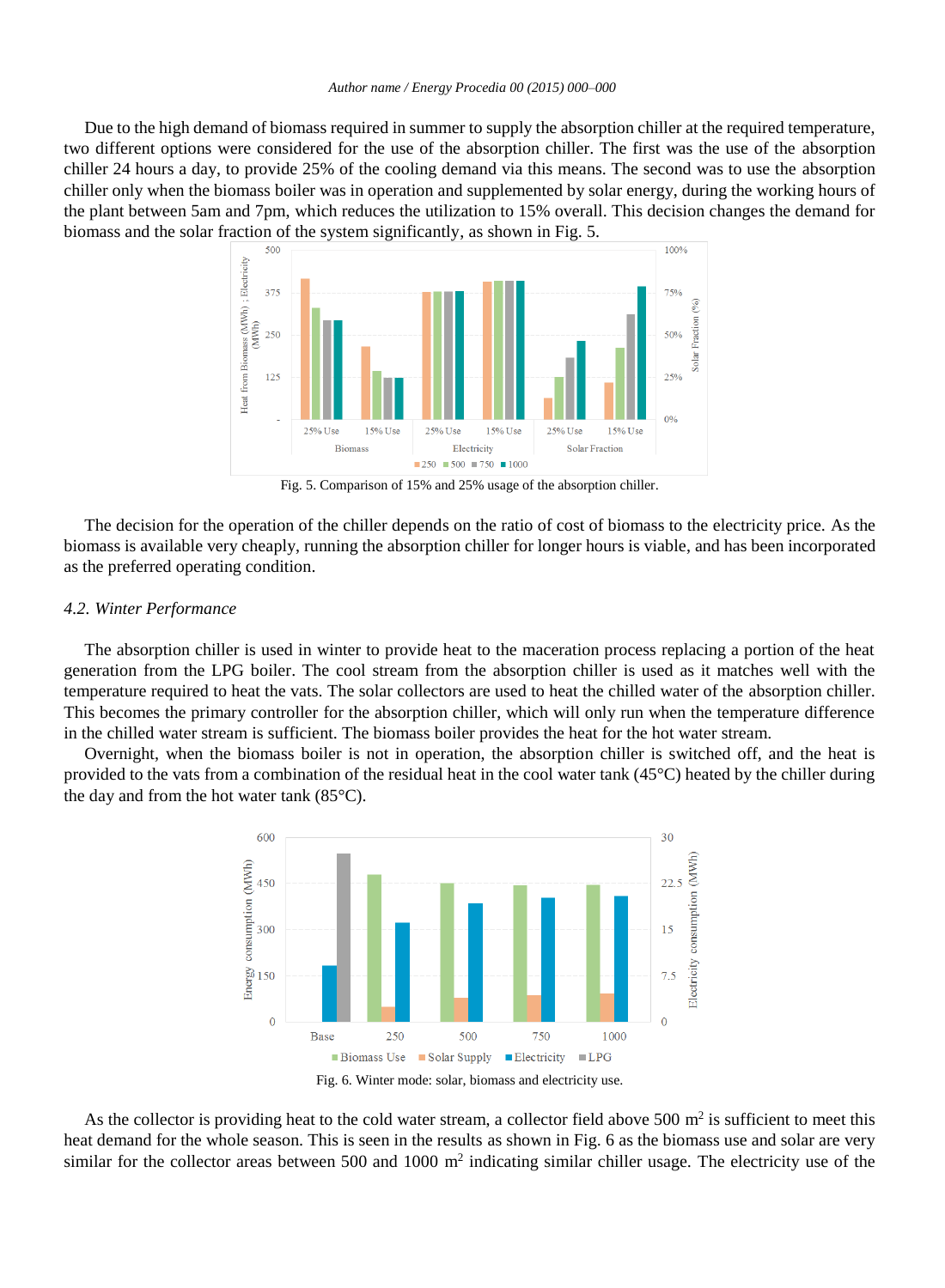system compared to the base case reflects the increased demand from the pumps and chiller, and increases with the collector area pump demand.

The use of the solar heat to heat the chilled water flow was selected for two reasons:

- Optimum use of solar energy, as the very low temperature of this stream means that despite the decrease irradiation during winter, heat can still be provided easily

The absorption chiller oversupplies heat to the process, so incorporating additional solar energy in this stream is unnecessary.

However, as the results have shown, with the large collector fields are over-sized for this demand. Additional configurations could be considered for the winter months to determine the optimum use of the system components.

# *4.3. Annual Performance*

Overall the annual results show a reduction in biomass and electricity demand compared to the base case, with the exception of the biomass for a  $250 \text{ m}^2$  collector as shown in [Fig. 7.](#page-7-0)





<span id="page-7-0"></span>The performance can be evaluated by considering the minimum use of both biomass and electricity. There is only a slight difference in these values for collector fields above  $500<sup>m</sup>$ , therefore for these configurations it is expected that a collector area between 500 and 750  $m<sup>2</sup>$  will yield the best results.

For a collector area of 500  $m<sup>2</sup>$  the solar utilization and the solar fraction over the year was analyzed.



Fig. 8. Monthly performance of solar and chiller utilisation and solar fraction for 500m<sup>2</sup>

<span id="page-7-1"></span>[Fig. 8](#page-7-1) shows the performance of the collectors and of the system for the 500 m<sup>2</sup> collector area over the year. During summer, the peak in solar fraction is seen in the months of January and February with the peak in the solar irradiation. For the four months of the winter mode, the chiller utilization reflects the solar fraction, as the chiller is only on when the solar field provides sufficient heat. The solar utilization in this period is also significantly higher than the summer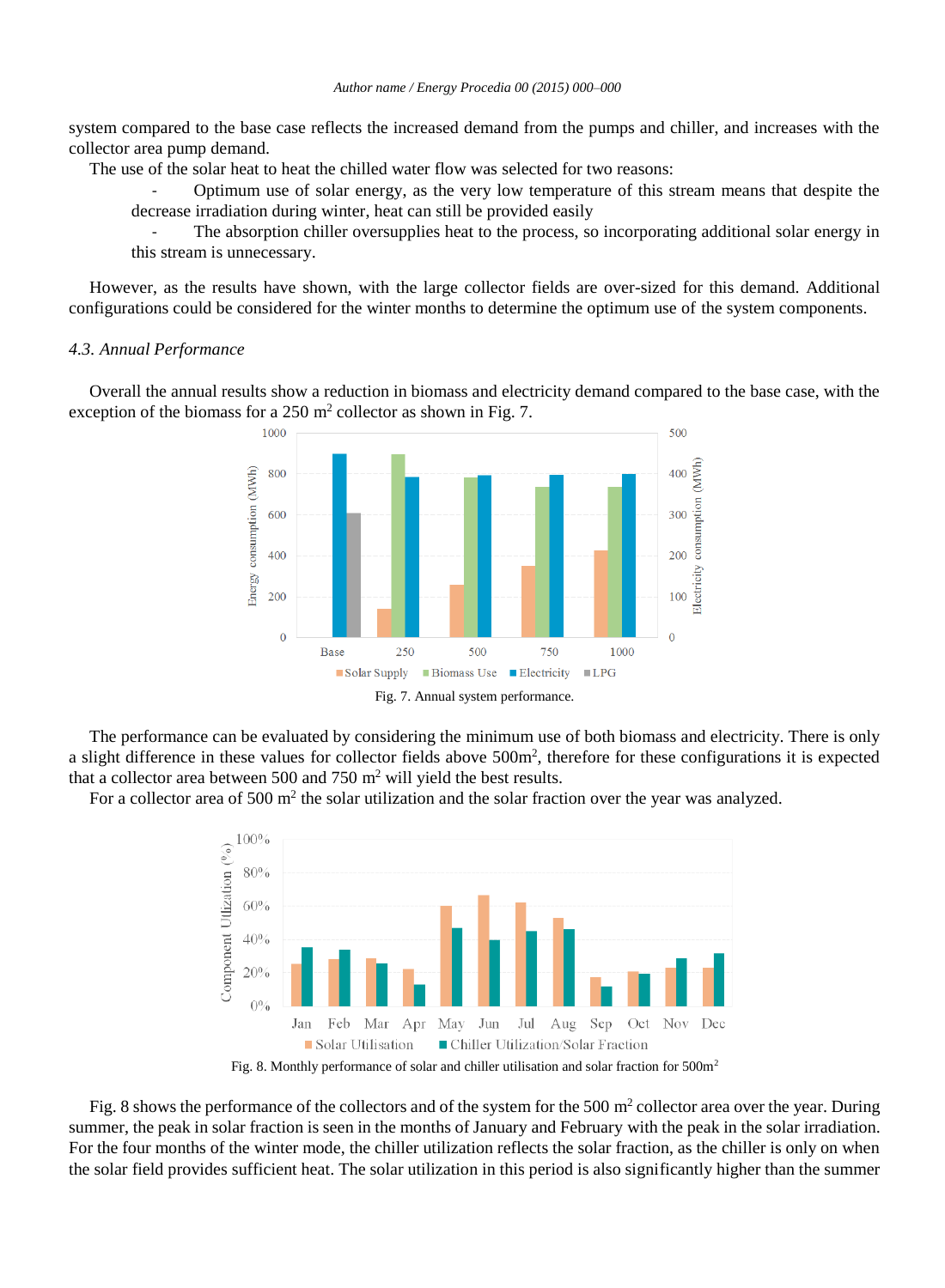months. This reflects the setup configuration of the system, as the inlet temperature is very low, which allows for larger gains to be achieved, compared with the summer configuration, where the inlet temperature is approximately 80°C, so high irradiation is required to achieve a temperature increase.

# **5. Economic evaluation**

the prices.

An economic analysis was performed based on the results of the simulations. The economic analysis incorporates a comparison of the investment costs, operation costs and energy savings, to determine a net present value, internal rate of return and payback period for each collector area. The results are summarized in [Table 4.](#page-8-0) These are based on the following project economic parameters:

- 1. Project time frame: 20 years
- 2. Discount rate: 5%

The main investment costs comprise the absorption chiller, solar field, biomass boiler and cooling tower. The electricity consumption is reduced with the incorporation of solar energy, due to the substitution of the use of the conventional chiller, although an additional demand is incurred from the pumps. The incorporation of the absorption chiller increases the demand for heat however this is reduced with increasing solar collector field area. The total energy savings reach an optimum with a collection area of  $500 \text{ m}^2$  due to the low incremental gains of the solar collectors with higher collector areas during the winter time.

<span id="page-8-0"></span>

|                       | Table 4. Annual economic results from the absorption chiller integration. |          |                   |                   |                       |                        |
|-----------------------|---------------------------------------------------------------------------|----------|-------------------|-------------------|-----------------------|------------------------|
|                       | Parameters                                                                | Base     | $250 \text{ m}^2$ | $500 \text{ m}^2$ | $750 \; \mathrm{m}^2$ | $1000 \; \mathrm{m}^2$ |
|                       | Absorption chiller                                                        |          | \$221,979         | \$221,979         | \$221,979             | \$221,979              |
|                       | Solar field                                                               |          | \$53,000          | \$106,000         | \$159,000             | \$212,000              |
| Investment costs      | <b>Biomass boiler</b>                                                     |          | 42,000            | 42,000            | 42,000                | 42,000                 |
|                       | Cooling tower                                                             |          | \$39,087          | \$39,087          | \$39,087              | \$39,087               |
|                       | Total                                                                     |          | \$356,066         | \$409,066         | \$462,066             | \$515,066              |
|                       | Electricity                                                               | \$28,030 | \$24,544          | \$24,777          | \$24,874              | \$24,931               |
| Annual operation      | Fuel                                                                      | \$38,941 | \$4,006           | \$3,493           | \$3,297               | \$2,299                |
| costs                 | Maintenance                                                               |          | \$3,561           | \$4,091           | \$4,621               | \$5,151                |
|                       | Total per year                                                            | \$66,970 | \$32,110          | \$32,361          | \$32,792              | \$33,380               |
| Annual operation cost | Electricity                                                               |          | \$3,486           | \$3,253           | \$3,156               | \$3,099                |
| savings compared to   | Fuel                                                                      |          | \$34,935          | \$36,447          | \$35,643              | \$35,642               |
| base case             | Total saving per year                                                     |          | \$34,860          | \$34,609          | \$34,178              | \$33,590               |
|                       | Net Present Value                                                         |          | \$78,370          | \$22,243          | $-$ \$ 36,127         | $-$ \$ 96,458          |
| Evaluation            | Internal rate of return                                                   |          | 7%                | 6%                | 4%                    | 3%                     |
|                       | Payback period (years)                                                    |          | 10                | 12                | 14                    | 15                     |

The economic peak in this analysis is achieved for the smallest collector area considered, 250m<sup>3</sup>, due to the lowest capital cost. The savings from the system are generally not sufficient to provide a quick return on investment and a payback period of at least 10 years is expected. The use of the larger collector areas is not very effective in winter, so perhaps an alternative configuration would see an improved result with lower dependence on electricity to drive down